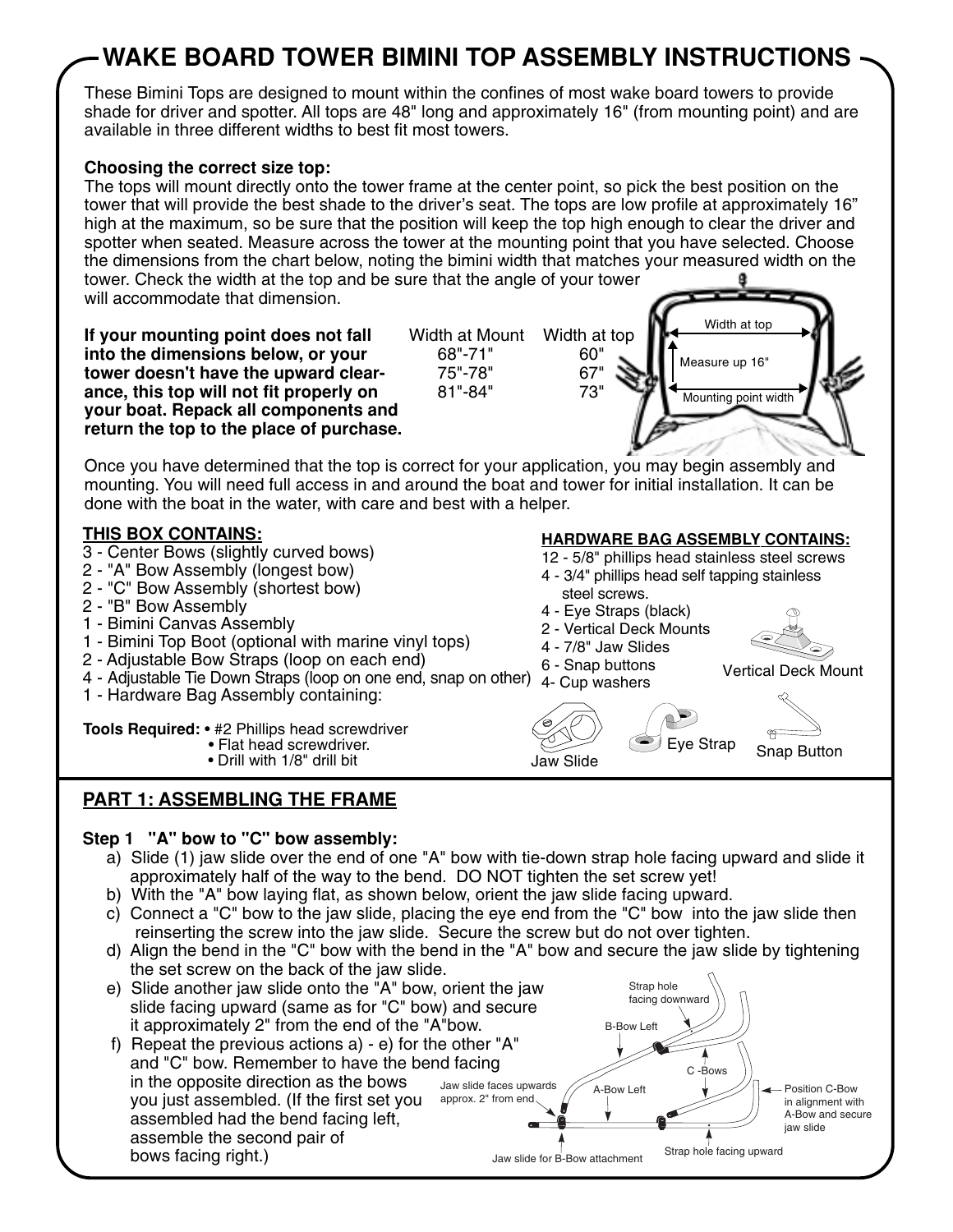## **Step 2 Connecting the "B" bows to the A/C bow assemblies**

- a) Layout the left and right A/C bow assemblies in their approximate locations.
- b) Attach the eye end from each "B" bow with strap hole facing "A" bow.
- c) Repeat a) & b) for other side.
- d) You now have complete left hand and right hand bow assemblies.

### **Step3 Installing the Tie-Down strap assemblies:**

 a) Pick up and slide the sewn-in loop end of a tie-down strap over the open end of the A and B bow assemblies until it aligns with the drilled mounting holes in the tubes. With the straps oriented at 90 degrees to the bows themselves, secure each strap with a #8 x 5/8" screw and cup washer.

## **Step4 Joining the Center bows to the A/B/C bow assemblies:**

- a) Continue the assembly process by laying out the frame on the ground. No tools are required since the pieces snap together as shown in the diagram below. Compress the snap buttons and insert, button first, into both ends of all 3 center bows (total of 6 snap buttons to install). Be sure to push the snap buttons far enough into the tube so that the buttons pop out of the holes.
- b) Next, connect 2 of the center bows to the left hand "A" and "C" bows only (do not connect a center bow to the "B" bow yet). Connecting the center is done by sliding the smaller diameter center bow into the larger diameter left hand "A" and "C" bows. (The curve of the Center bow faces down at this point).
	- Snap Button Side Tube  $\bullet$   $\mathcal{O}$   $\bullet$  Center Bow
- c) Make sure the snap buttons pop out of the larger diameter "A" and "C" bows. You may need to twist the bows slightly to get the buttons to pop out.
- d) Do not connect the right hand assembly yet, this will be done after the fabric is fed onto the frame.

#### **PART 2: ATTACHING THE FABRIC TO THE FRAME Step 5 Feeding the fabric onto the frame:** a) Unpack the top itself and lay it out, upside down, on a clean flat surface. The label sewn into the fabric is on the underside, so it should be facing up. The label also signifies the trailing edge of the top (there is a front and back to the top). b) Take the left hand bow assembly and slide one of the center bows through the sleeve on the trailing edge (rear) of the fabric. C-Bow (L) A-Bow (L) **Rear Front** Bow Pocket Sewn in Label Bow Strap

- c) When the end of the bow reaches the first cutout, stop. You now need to install a bow strap (loop on both ends). Slide the non-adjustable end of the stap over the bow, making sure that the adjustable buckle faces away from the fabric. Repeat process as you continue to feed the fabric on to the next cut out and install another bow strap. Slide the top on the rest of the way until the center bow comes out the other side of the top. B-Bow (L)
- d) Repeat the process in part b) & c) for the (front) side of the top.
- e) Slide the remaining center bow into the first bow strap (making sure the strap is straight and not twisted). Continue on through the short center bow pocket (see diagram), and on through the next bow strap.
- f) You are now ready to complete your Bimini Top® assembly, by laying out the left A/B/C bow assembly and snapping those into the protruding centers on the left side of the top. It maybe necessary to "gather" top material back onto the centers to be able to snap the bows together. Remember to twist the bows slightly to ensure that they lock together properly.
- g) Stand the frame up and straighten the top over the edges of the bows. Now it may be folded to make handling easier. With all the above steps completed properly you are now ready to mount your Bimini Top® to your boat.

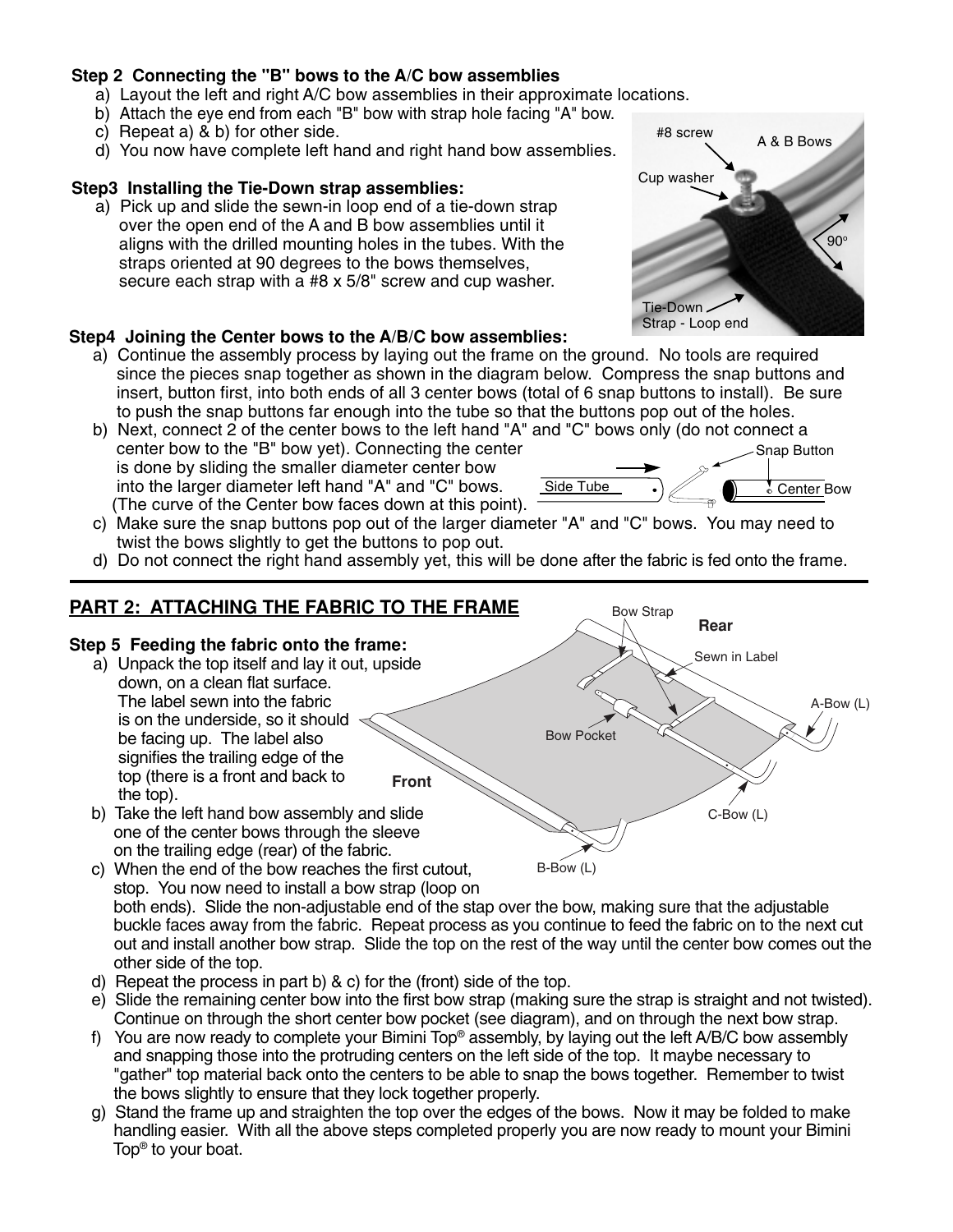## **PART 3 - MOUNTING ASSEMBLED TOP TO BOAT**



### **Step 6 Preparations to boat and installation of top:**

- a) Locate the exact point on the tower where the center of the top will be, this is where the mounting hinges should be mounted. The frame is designed to flex, somewhat to the proper mounting width.
- b) Secure the vertical to both sides of the boat using the (4) 3/4" self tapping Phillips head screws provided. A small pilot hole using a 1/8" drill may be used to aid allignment. Be sure that deck mounts are directly in line with one another across the boat.
- c) Position the rear of the top toward the rear of the boat and attach the eye end on the "A" bows to the deck mounts using the screws provided in the deck mounts themselves. Secure but DO NOT overtighten.
- d) Have another person hold the top in open position and locate the places where you will attach the four eye straps for the tie down straps. Eye straps should be placed as far out as practical so that the top spreads out and is parallel to the boat deck or slightly lower in the front, when the tie down straps are tightened. At the same time, make sure there is enough adjustment in the straps to loosen and tighten. Use the eye strap to locate position for 1/8" pilot holes and drill them. Screw the eye straps into the boat, using the (8) 5/8" phillips screws.
- e) Attach tie down dog snap to eye straps. Tighten the adjustment buckle until the top is taut and does not sag.
- f) Adjust the bow straps (between A & C bows) by pulling on the adjustment buckles, so that the center bow is approximately 2" higher than the front and rear bows.

### **Step 7 Fine Tuning the Fit :**

- a) Step back and look at your top after having adjusted the tie down straps and bow straps in section d) & e) step 4 above. If the top does not appear centered on the frame, you can pull the top to the side and center it, both front and rear.
- b) If your top appears to "sag" in the front or rear, it may be necessary to re-adjust the bows or straps slightly. Usually applying more tension to the tie down straps will improve the fit. To accomplish this, have your helper pull down slightly on the corners of the top (at the tie-down locations) while you tighten up the buckles on the strap. Do this on all corners of the top.
- c) After re-tightening the straps, if your top still needs more adjustment, you may need to re-position the jaw slide for the "C" bow (on the "A" bow). Loosen the set screw on the back side of the jaw slide. Move the jawslide upward (on the "A" bow) one or two inches and retighten the jaw slide set screw. Repeat this for the "C" bow on the other side of the top. Once the bows have been repositioned, retighten the (2) bow straps from underneath.

These steps should ensure the proper adjustment of your top for the best function and best looks possible.